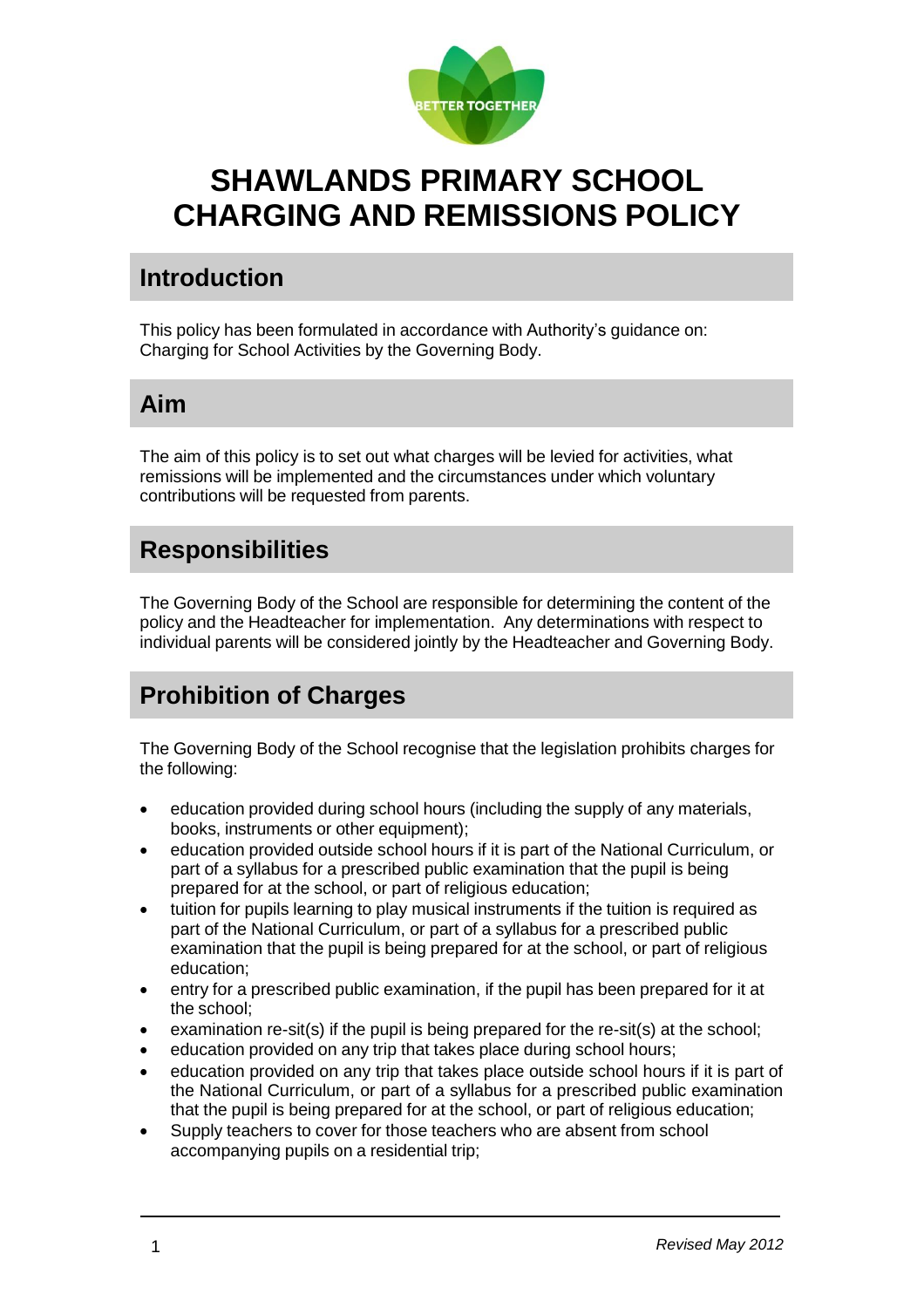- transporting registered pupils to or from the school premises, where the local education authority has a statutory obligation to provide transport;
- transporting registered pupils to other premises where the governing body or local education authority has arranged for pupils to be educated;
- transport that enables a pupil to meet an examination requirement when he has been prepared for that examination at the school;
- transport provided in connection with an educational trip.

## **Publication of Information**

A summary of this policy will be included in the School Prospectus which will specify what charges are/are not to be made and for which activities voluntary contributions will be invited from parents.

### **Charges**

Appropriate charges may be charged for the following:

- (a) board and lodging on residential visits (not to exceed the costs)
- (b) the proportionate costs for an individual child of activities wholly or mainly outside school hours ('optional extras') to meet the costs for:
	- (i) travel
	- (ii) materials and equipment
	- (iii) entrance fees
- (c) individual tuition in the playing of a musical instrument
- (d) any other education, transport or examination fee unless charges are specifically prohibited
- (e) breakages and replacements as a result of damages caused wilfully or negligently by pupils
- (f) extra-curricular activities and school clubs.

### **Remissions**

Where the parents of a pupil are in receipt of state benefits which would entitle their child to receive free school meals, the Governing Body will remit in full the cost of board and lodging for any residential activity (classed as an optional extras taking place outside school hours).

At the Headteacher's discretion ,remissions may apply to each charge (as specified in the Charging Section) to enable full inclusion of children who are in receipt of support payments as specified above.